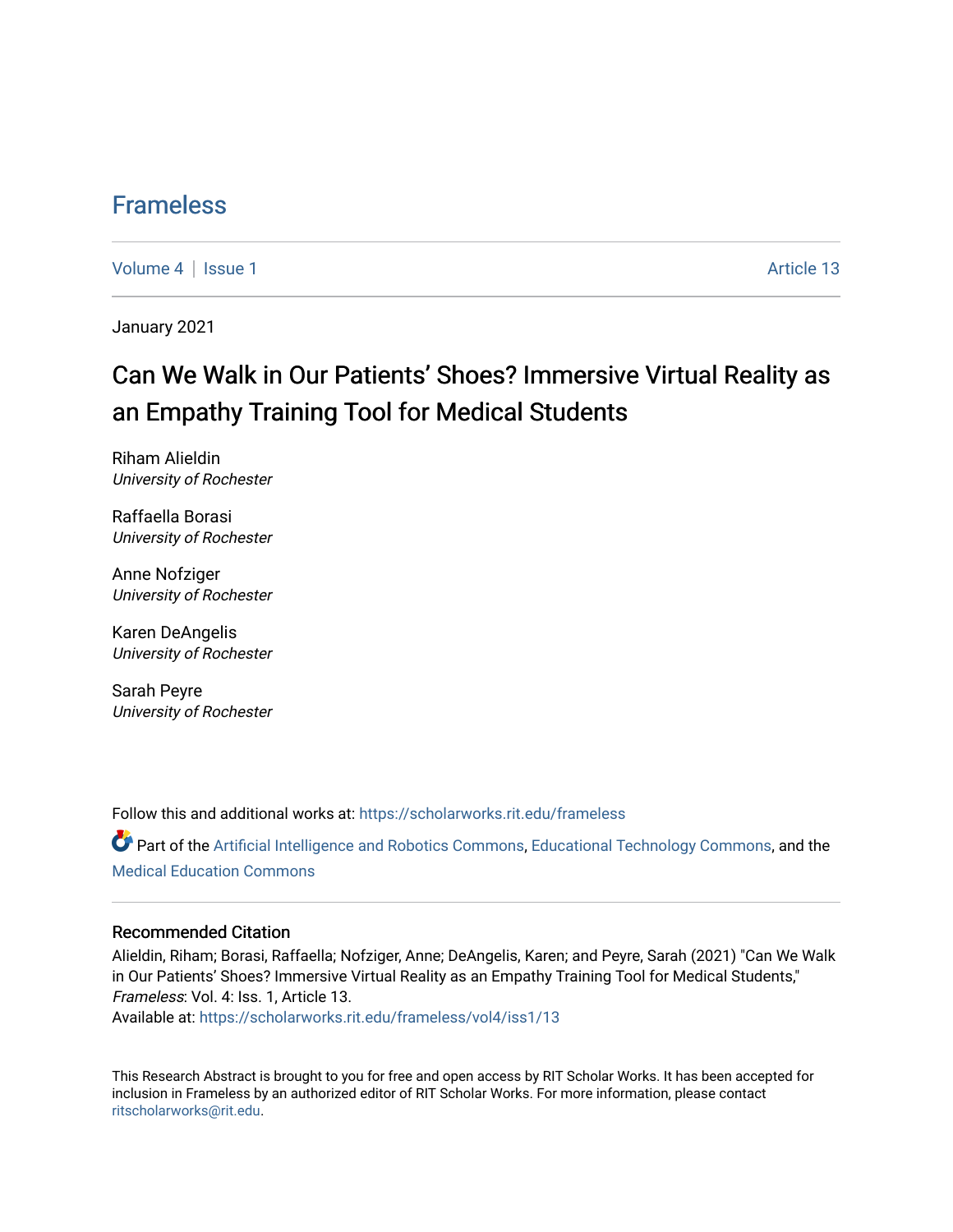# **FRAMELESS**

## **Can We Walk in Our Patients' Shoes? Immersive Virtual Reality as an Empathy Training Tool for Medical Students**

**Riham Alieldin\*** University of Rochester

**Anne Nofziger** University of Rochester

**Raffaella Borasi** University of Rochester

**Karen DeAngelis** University of Rochester

**Sarah Peyre** University of Rochester

Empathy is arguably the "backbone" of the patient-physician relationship. It has been shown to have numerous positive clinical outcomes especially in a patient-centered careservice. Nevertheless, studies have shown a disintegration of empathy and compassion in physicians during medical school and residency training due to the lack of standardization of empathy training in medical education.

The ability of immersive virtual reality (IVR) to allow individuals to viscerally experience encounters from another person's perspective makes it a potential effective technology to reverse the erosion of empathy in medicine and improve clinical practices. In this research project, IVR as an

*\**Corresponding Author, Riham Alieldin

innovative teaching platform for enhancing and sustaining empathy in medical students is examined.

#### **BACKGROUND**

#### *Why IVR in medical education?*

Owing to its ability to immerse its user in a sensory real-life experience, IVR has been proposed in literature as a promising technology for medical empathy training by allowing its users to virtually "step into the patients' shoes". Given that perspectivetaking is a core component of empathy, it is not surprising that VR experiences have been shown to enhance empathy in its users by enabling them to embody another person in

*Submitted DATE*

*Accepted DATE*

*Published online April 18th, 2022*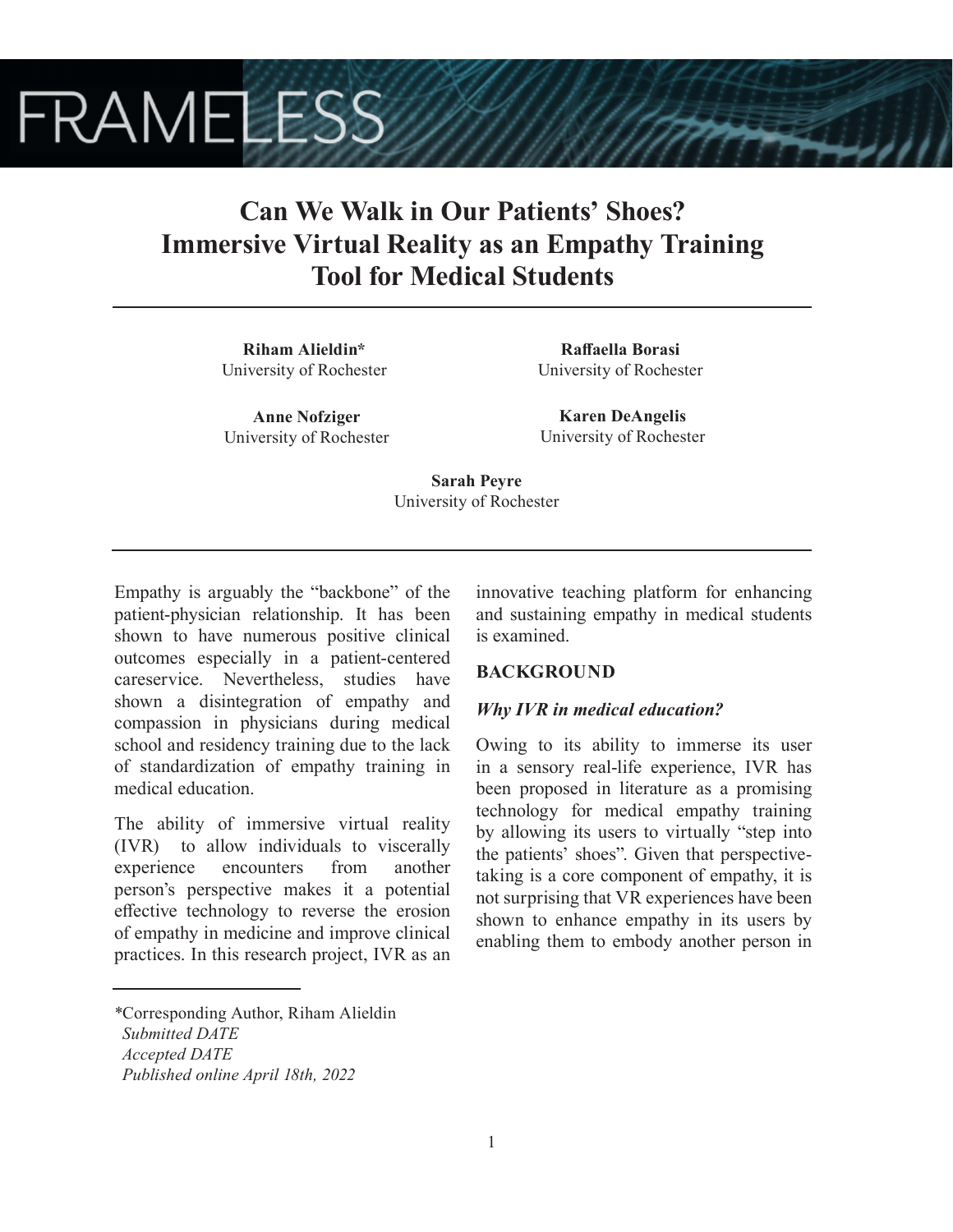**Vol. 4, No. 1 - 2021** *Frameless*



*Figure 1. Medical Students using Embodied Labs*



a virtual realistic environment. Studies have shown that this embodiment can have the capacity to modulate empathic responses and behaviors, bridge connections and empower people to understand others. Moreover, empirical research that explored the role of IVR in teaching empathy to health professionals have shown that participants had mostly positive learning experiences, demonstrated enhanced empathy levels and recommended its integration into their curricula.

#### *The IVR Empathy Training Educational Intervention*

In this research project, first-year medical students experience a user-focused VR scenario using the Embodied labs platform (*see figure 1*) from a first-person perspective.

A scenario that focuses on loneliness and social isolation in elderly patients and their effect on their health outcomes is used for this project. The IVR training focuses on key strategies of empathy and empathic communication that involve recognizing patients' emotions,the importance of eliciting a shared understanding of the patient's experiences and responding empathically to patients. Data is collected using pre-training and post-training surveys as well as interviews.

#### **CONCLUSION**

This talk will provide an overview of this research project, the VR software that was used and will share some of the students' feedback on the training. The importance of empathy in patient care and the value of IVR as a tool for clinical empathy training will be discussed through empirical literature. The talk will conclude with a glimpse into the limitless possibilities afforded by XR/VR technologies in medical education and patient care.

**Keywords***— Empathy, Virtual Reality, Medical Education*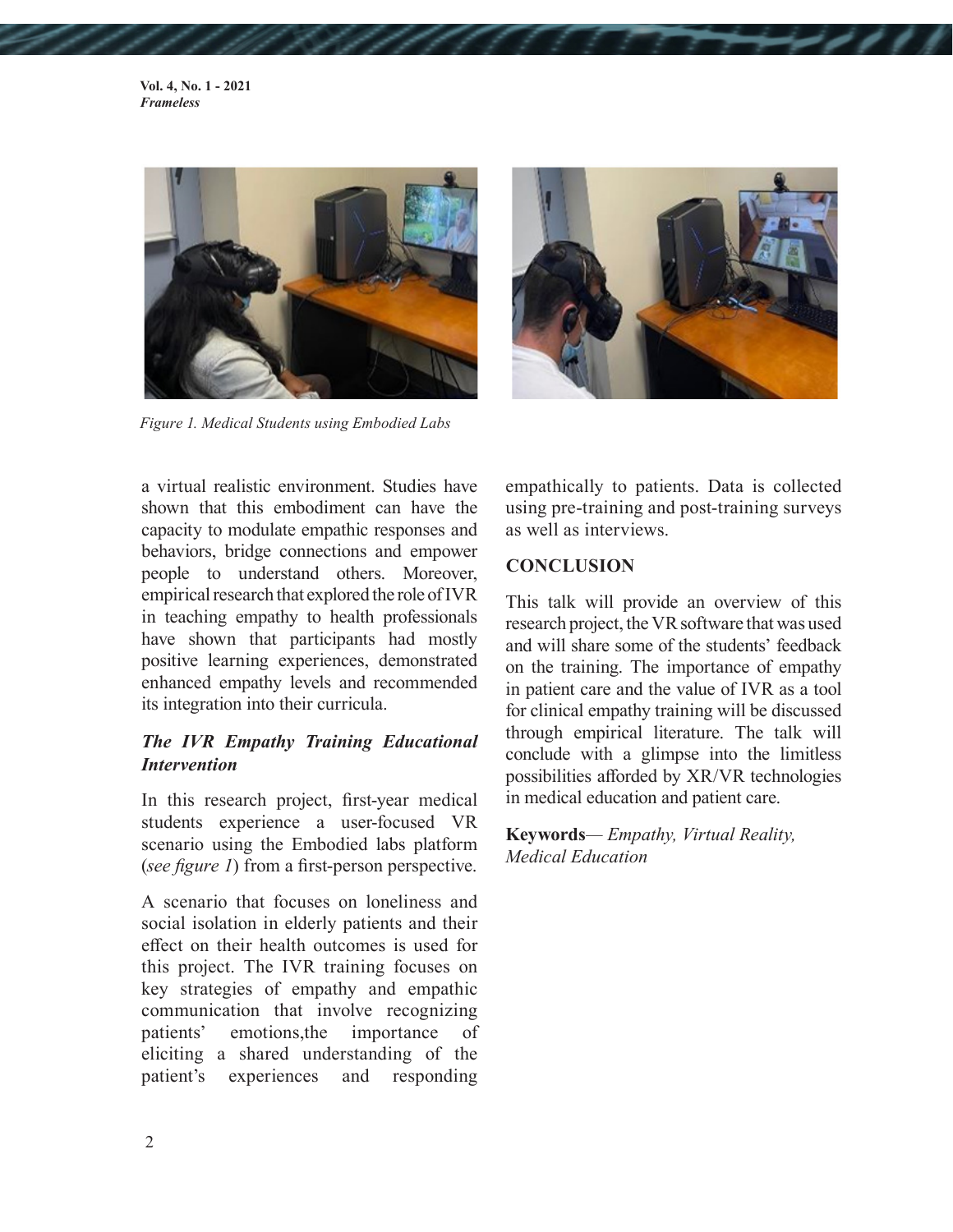#### **REFERENCES**

- Buchman, Sherleena, and Deborah Henderson."Interprofessional Empathy and Communication Competency Development in Healthcare Professions' Curriculum through Immersive Virtual Reality Experiences."*Journal of Interprofessional Education & Practice* 15 (2019): 127-30. https://doi. org/10.1016/j.xjep.2019.03.010.
- Dyer, E., B. J. Swartzlander, and M. R. Gugliucci."Using Virtual Reality in Medical Education to Teach Empathy." *J Med Libr Assoc* 106, no. 4 (Oct 2018): 498-500. https://doi.org/10.5195/ jmla.2018.518.https://www.ncbi.nlm.nih. gov/pubmed/30271295.
- Elzie, Carrie A., and Jacqueline Shaia."Virtually Walking in a Patient's Shoes—the Path to Empathy?".*Medical Science Educator* 30, no. 4 (2020): 1737-39. https://doi.org/10.1007/s40670- 020-01101-0.
- Ferreira-Valente, A., J. S. Monteiro, R. M. Barbosa, A. Salgueira, P. Costa, and M. J. Costa. "Clarifying Changes in Student Empathy Throughout Medical School: A Scoping Review." *Adv Health Sci Educ Theory Pract*  22, no. 5 (Dec2017): 1293-313. https:// doi.org/10.1007/s10459-016-9704-7. https://www.ncbi.nlm.nih.gov/ pubmed/27465064.
- Herrera, F., J. Bailenson, E. Weisz, E. Ogle, and J. Zaki. "Building Long-Term Empathy: A Large-Scale Comparison of Traditional and Virtual Reality

Perspective-Taking." *PLoS One* 13, no. 10 (2018): e0204494. https://doi. org/10.1371/journal.pone.0204494.

- Hojat, Mohammadreza. "Empathy in Health Professions Education and Patient Care." (2016).
- Ingram, Katherine M, Dorothy L Espelage, Gabriel J Merrin, Alberto Valido, Jennifer Heinhorst, and Mary Joyce. "Evaluation of a Virtual Reality Enhanced Bullying Prevention Curriculum Pilot Trial." Journal of adolescence 71 (2019): 72-83.
- Moudatsou, Maria, Areti Stavropoulou, Anastas Philalithis, and Sofia Koukouli. "The Role of Empathy in Health and Social Care Professionals." Paper presented at the Healthcare, 2020.
- Trope, Yaacov, Nira Liberman, and Cheryl Wakslak. "Construal Levels and Psychological Distance: Effects on Representation, Prediction, Evaluation, and Behavior." Journal of consumer psychology 17, no. 2 (2007): 83-95.
- Wiederhold, B. K. "Forging Stronger Bonds through Technology: How Virtual Reality Can Instill Empathy." Cyberpsychol Behav Soc Netw 23, no. 9 (Sep 2020): 577-78. https:// doi.org/10.1089/cyber.2020.29193. bkw. https://www.ncbi.nlm.nih.gov/ pubmed/32845732.
- "The Next Level of Virtual Reality Isn't Technology-It's Storytelling." Cyberpsychol Behav Soc Netw 21, no. 11 (Nov 2018): 671. https://doi.org/10.1089/ cyber.2018.29129.bkw. https://www.